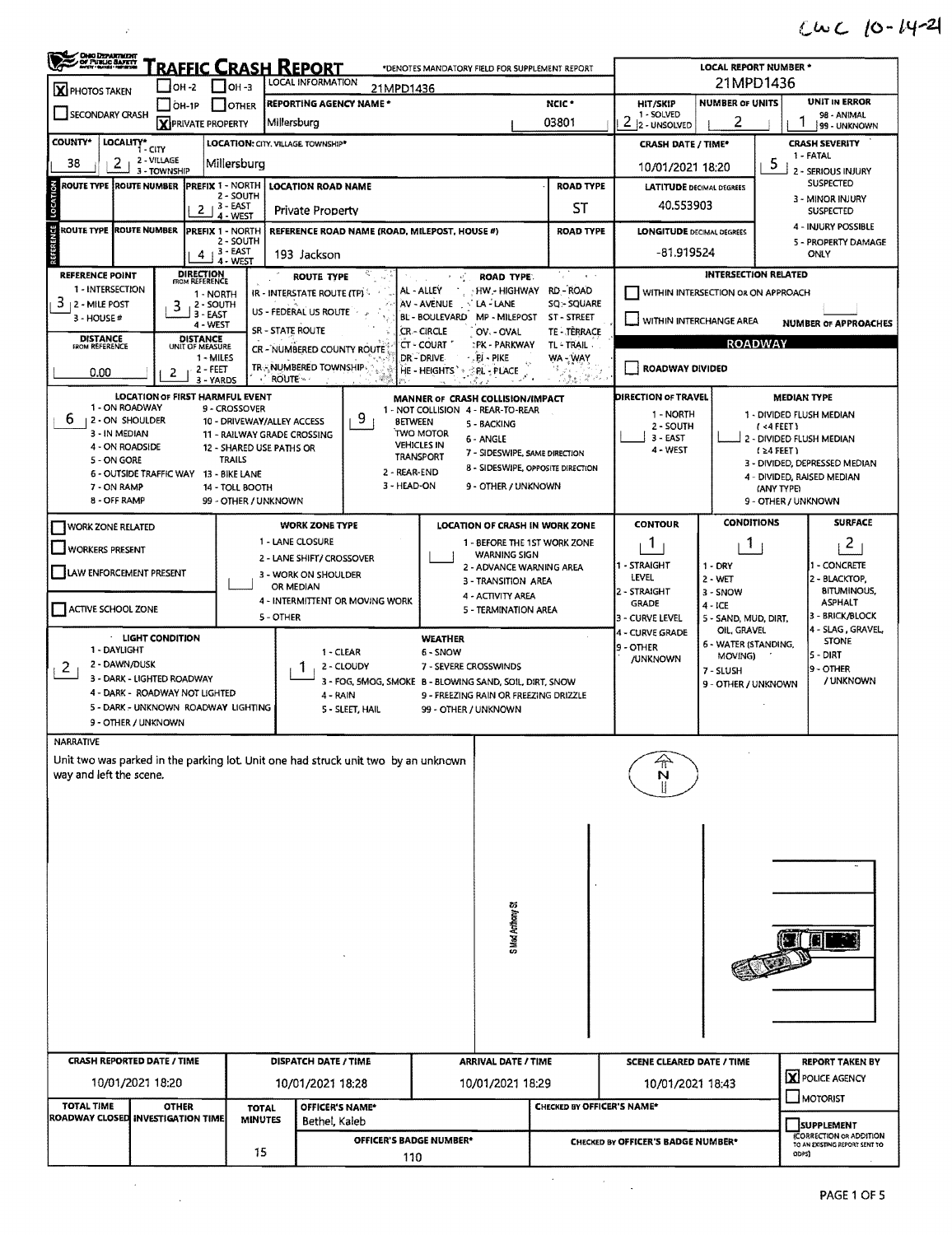|                                  | <b>OHIO DEPARTMENT</b><br>OF PUBLIC <b>BAFETT</b>                                        |                                                                        |                                                                               |                           |                                                                 |                                                       |                                                   | LOCAL REPORT NUMBER                                                  |                |  |  |  |  |  |
|----------------------------------|------------------------------------------------------------------------------------------|------------------------------------------------------------------------|-------------------------------------------------------------------------------|---------------------------|-----------------------------------------------------------------|-------------------------------------------------------|---------------------------------------------------|----------------------------------------------------------------------|----------------|--|--|--|--|--|
|                                  |                                                                                          |                                                                        |                                                                               |                           |                                                                 |                                                       |                                                   | 21MPD1436                                                            |                |  |  |  |  |  |
| UNIT#                            | OWNER NAME: LAST, FIRST, MIDDLE (C) SAME AS DRIVER)                                      |                                                                        |                                                                               |                           |                                                                 | OWNER PHONE: INCLUDE AREA CODE (L] SAME AS DRIVER)    |                                                   | DAMAGE                                                               |                |  |  |  |  |  |
|                                  | OWNER ADDRESS: STREET, CITY, STATE, ZIP ( E) SAME AS DRIVER)                             |                                                                        |                                                                               |                           |                                                                 |                                                       | 1 - NONE                                          | <b>DAMAGE SCALE</b><br>3 - FUNCTIONAL DAMAGE                         |                |  |  |  |  |  |
| OН                               |                                                                                          |                                                                        |                                                                               |                           |                                                                 |                                                       | 2 - MINOR DAMAGE                                  | 4 - DISABLING DAMAGE                                                 |                |  |  |  |  |  |
|                                  | <b>COMMERCIAL CARRIER: NAME ADDRESS, CITY, STATE, ZIP</b>                                |                                                                        |                                                                               |                           |                                                                 | COMMERCIAL CARRIER PHONE: INCLUDE AREA CODE           | 9 - UNKNOWN                                       |                                                                      |                |  |  |  |  |  |
|                                  |                                                                                          |                                                                        |                                                                               |                           |                                                                 |                                                       | <b>DAMAGED AREA(S)</b><br>INDICATE ALL THAT APPLY |                                                                      |                |  |  |  |  |  |
| <b>LP STATE</b>                  | LICENSE PLATE #                                                                          |                                                                        | <b>VEHICLE IDENTIFICATION #</b>                                               |                           | <b>VEHICLE YEAR</b>                                             | <b>VEHICLE MAKE</b>                                   |                                                   |                                                                      |                |  |  |  |  |  |
| <b>HINSURANCE</b>                | <b>INSURANCE COMPANY</b>                                                                 |                                                                        | <b>INSURANCE POLICY #</b>                                                     |                           | <b>COLOR</b>                                                    | <b>VEHICLE MODEL</b>                                  |                                                   |                                                                      |                |  |  |  |  |  |
| <b>JVERIFIED</b>                 | <b>TYPE OF USE</b>                                                                       |                                                                        |                                                                               |                           | TOWED BY: COMPANY NAME                                          |                                                       | 10                                                |                                                                      |                |  |  |  |  |  |
| COMMERCIAL                       | GOVERNMENT                                                                               | IN EMERGENCY<br><b>RESPONSE</b>                                        | US DOT #                                                                      |                           |                                                                 |                                                       | $\pmb{0}$                                         |                                                                      |                |  |  |  |  |  |
| <b>INTERLOCK</b>                 |                                                                                          | # OCCUPANTS                                                            | VEHICLE WEIGHT GVWR/GCWR<br>$1 - 510K$ LBS.                                   |                           | <b>HAZARDOUS MATERIAL</b><br><b>MATERIAL</b><br><b>CLASS#</b>   | <b>PLACARD ID#</b>                                    |                                                   |                                                                      |                |  |  |  |  |  |
| <b>DEVICE</b><br><b>EQUIPPED</b> | X HIT/SKIP UNIT                                                                          |                                                                        | 2 - 10.001 - 26K LBS.<br>$3 - 26K$ LBS.                                       |                           | RELEASED<br>PLACARD                                             |                                                       |                                                   | 12                                                                   |                |  |  |  |  |  |
|                                  | 1 - PASSENGER CAR                                                                        | 6 - VAN (9-15 SEATS)                                                   | 12 - GOLF CART                                                                |                           | 18 - LIMO (LIVERY VEHICLE)                                      | 23 - PEDESTRIAN/SKATER                                |                                                   |                                                                      |                |  |  |  |  |  |
| 99                               | 2 - PASSENGER VAN<br>(MINIVAN)                                                           | 7 - MOTORCYCLE 2-WHEELED<br>8 - MOTORCYCLE 3-WHEELED                   | 13 - SNOWMOBILE<br>14 - SINGLE UNIT                                           | 20 - OTHER VEHICLE        | 19 - 8US (16+ PASSENGERS)                                       | 24 - WHEELCHAIR (ANY TYPE)<br>25 - OTHER NON-MOTORIST |                                                   |                                                                      |                |  |  |  |  |  |
| UNIT TYPE <sup>3</sup>           | - SPORT UTILITY<br>VEHICLE                                                               | 9 - AUTOCYCLE<br>10 - MOPED OR MOTORIZED                               | <b>TRUCK</b><br><b>1S - SEMI-TRACTOR</b>                                      | 21 - HEAVY EQUIPMENT      |                                                                 | 26 - BICYCLE                                          |                                                   | 10                                                                   |                |  |  |  |  |  |
|                                  | 4 - PICK UP                                                                              | <b>BICYCLE</b>                                                         | 16 - FARM EQUIPMENT                                                           |                           | 27 - TRAIN<br>22 - ANIMAL WITH RIDER OR<br>ANIMAL-DRAWN VEHICLE | 99 - UNKNOWN OR HIT/SKIP                              |                                                   |                                                                      |                |  |  |  |  |  |
|                                  | 5 - CARGO VAN<br>(ATV/UTV)<br># OF TRAILING UNITS                                        | 11 - ALL TERRAIN VEHICLE                                               | 17 - MOTORHOME                                                                |                           |                                                                 |                                                       |                                                   |                                                                      |                |  |  |  |  |  |
|                                  | WAS VEHICLE OPERATING IN AUTONOMOUS                                                      |                                                                        |                                                                               |                           |                                                                 |                                                       |                                                   | u                                                                    |                |  |  |  |  |  |
|                                  | MODE WHEN CRASH OCCURRED?                                                                |                                                                        | 0 - NO AUTOMATION<br>1 - DRIVER ASSISTANCE                                    |                           | 3 - CONDITIONAL AUTOMATION 9 - UNKNOWN<br>4 - HIGH AUTOMATION   |                                                       |                                                   |                                                                      |                |  |  |  |  |  |
|                                  | 1 - YES 2 - NO 9 - OTHER / UNKNOWN AUTONOMOUS 2 - PARTIAL AUTOMATION 5 - FULL AUTOMATION |                                                                        |                                                                               |                           |                                                                 |                                                       |                                                   |                                                                      |                |  |  |  |  |  |
|                                  | 1 - NONE                                                                                 | MODE LEVEL<br><b>6 - BUS - CHARTER/TOUR</b>                            | $11 - FIRE$                                                                   | <b>16 - FARM</b>          |                                                                 | 21 - MAIL CARRIER                                     |                                                   |                                                                      |                |  |  |  |  |  |
|                                  | $2 - TAXI$<br>3 - ELECTRONIC RIDE                                                        | 7 - BUS - INTERCITY                                                    | 12 - MILITARY<br>13 - POLICE                                                  | 17 - MOWING               |                                                                 | 99 - OTHER / UNKNOWN                                  |                                                   |                                                                      |                |  |  |  |  |  |
| <b>SPECIAL</b>                   | <b>SHARING</b>                                                                           | <b>B - BUS - SHUTTLE</b><br>9 - BUS - OTHER                            | 14 - PUBLIC UTILITY                                                           | 19 - TOWING               | 18 - SNOW REMOVAL                                               |                                                       |                                                   |                                                                      |                |  |  |  |  |  |
|                                  | <b>FUNCTION 4 - SCHOOL TRANSPORT</b><br>5 - BUS - TRANSIT/COMMUTER                       | 10 AMBULANCE                                                           | 15 - CONSTRUCTION EQUIP.                                                      |                           | 20 - SAFETY SERVICE<br>PATROL                                   |                                                       |                                                   | 12                                                                   |                |  |  |  |  |  |
|                                  | 1 - NO CARGO BODY TYPE                                                                   | 4 - LOGGING                                                            | 7 - GRAIN/CHIPS/GRAVEL                                                        | 11 - DUMP                 |                                                                 | 99 - OTHER / UNKNOWN                                  |                                                   |                                                                      |                |  |  |  |  |  |
| CARGO                            | / NOT APPLICABLE<br>$2 - 8US$                                                            | 5 - INTERMODAL<br><b>CONTAINER CHASSIS</b>                             | $8 - POLE$<br>9 - CARGO TANK                                                  |                           | 12 - CONCRETE MIXER<br>13 - AUTO TRANSPORTER                    |                                                       |                                                   | 9<br>9                                                               |                |  |  |  |  |  |
| <b>BODY</b><br><b>TYPE</b>       | 3 - VEHICLE TOWING<br>ANOTHER MOTOR VEHICLE                                              | 6 - CARGOVAN<br>/ENCLOSED BOX                                          | 10 - FLAT BED                                                                 |                           | 14 - GARBAGE/REFUSE                                             |                                                       |                                                   |                                                                      |                |  |  |  |  |  |
|                                  | 1 - TURN SIGNALS                                                                         | 4 - BRAKES                                                             | 7 - WORN OR SLICK TIRES                                                       |                           | 9 - MOTOR TROUBLE                                               | 99 - OTHER / UNKNOWN                                  |                                                   |                                                                      |                |  |  |  |  |  |
| <b>VEHICLE</b>                   | 2 - HEAD LAMPS<br>3 - TAIL LAMPS                                                         | <b>S-STEERING</b><br><b>6 - TIRE BLOWOUT</b>                           | <b>8 - TRAILER EQUIPMENT</b><br>DEFECTIVE                                     |                           | 10 - DISABLED FROM PRIOR<br><b>ACCIDENT</b>                     |                                                       |                                                   |                                                                      |                |  |  |  |  |  |
| <b>DEFECTS</b>                   |                                                                                          |                                                                        |                                                                               |                           |                                                                 |                                                       | $\Box$ - NO DAMAGE [ 0 ]                          | U-UNDERCARRIAGE [ 14 ]                                               |                |  |  |  |  |  |
|                                  | 1 - INTERSECTION -<br>MARKED CROSSWALK                                                   | 4 - MIDBLOCK -<br>MARKED CROSSWALK                                     | 7 - SHOULDER/ROADSIDE<br><b>8 - SIDEWALK</b>                                  |                           | 10 - DRIVEWAY ACCESS<br>11 - SHARED USE PATHS                   | 99 - OTHER / UNKNOWN                                  | $\Box$ -TOP[13]                                   | $L$ - ALL AREAS [15]                                                 |                |  |  |  |  |  |
| NON-<br>MOTORIST                 | 2 - INTERSECTION -<br>UNMARKED CROSSWALK                                                 | 5 - TRAVEL LANE -<br>OTHER LOCATION                                    | 9 - MEDIAN/CROSSING                                                           |                           | OR TRAILS<br>12 - FIRST RESPONDER                               |                                                       |                                                   | X-UNIT NOT AT SCENE [16]                                             |                |  |  |  |  |  |
| LOCATION                         | 3 - INTERSECTION - OTHER                                                                 | 6 - BICYCLE LANE<br>1 - STRAIGHT AHEAD                                 | <b>ISLAND</b><br>9 - LEAVING TRAFFIC                                          |                           | AT INCIDENT SCENE<br>15 - WALKING, RUNNING,                     | 21 - STANDING OUTSIDE                                 |                                                   |                                                                      |                |  |  |  |  |  |
|                                  | 1 - NON-CONTACT<br>2 - NON-COLLISION                                                     | 2 - BACKING                                                            | LANE                                                                          |                           | JOGGING, PLAYING                                                | DISABLED VEHICLE                                      | 0 - NO DAMAGE                                     | <b>INITIAL POINT OF CONTACT</b><br>14 - UNDERCARRIAGE                |                |  |  |  |  |  |
| 3                                | 99<br>3 - STRIKING                                                                       | 3 - CHANGING LANES<br>4 - OVERTAKING/PASSING                           | 10 - PARKED<br>11 - SLOWING OR STOPPED                                        |                           | 16 - WORKING<br>17 - PUSHING VEHICLE                            | 99 - OTHER / UNKNOWN                                  | 99.                                               | 1-12 - REFER TO UNIT 15 - VEHICLE NOT AT SCENE                       |                |  |  |  |  |  |
| <b>ACTION</b>                    | 4 - STRUCK<br>5 - BOTH STRIKING                                                          | PRE-CRASH 5 - MAKING RIGHT TURN<br><b>ACTIONS 6 - MAKING LEFT TURN</b> | IN TRAFFIC<br>12 - DRIVERLESS                                                 |                           | 1B - APPROACHING OR<br>LEAVING VEHICLE                          |                                                       | 13 - TOP                                          | <b>DIAGRAM</b><br>99 - UNKNOWN                                       |                |  |  |  |  |  |
|                                  | <b>&amp; STRUCK</b>                                                                      | 7 - MAKING U-TURN<br>8 - ENTERING TRAFFIC                              | 13 - NEGOTIATING A CURVE<br>14 - ENTERING OR CROSSING 20 - OTHER NON-MOTORIST |                           | 19 - STANDING                                                   |                                                       |                                                   |                                                                      |                |  |  |  |  |  |
|                                  | 9 - OTHER / UNKNOWN<br>1 - NONE                                                          | LANE                                                                   | SPECIFIED LOCATION<br>B - FOLLOWING TOO CLOSE 13 - IMPROPER START FROM        |                           | <b>18 - OPERATING DEFECTIVE</b>                                 | 23 - OPENING DOOR INTO                                |                                                   | TRAFFIC                                                              |                |  |  |  |  |  |
|                                  | 2 - FAILURE TO VIELD<br>3 - RAN RED LIGHT                                                | /ACDA<br>9 - IMPROPER LANE                                             | A PARKED POSITION<br>14 - STOPPED OR PARKED                                   |                           | EQUIPMENT<br>19 - LOAD SHIFTING                                 | ROADWAY<br>99 - OTHER IMPROPER                        | <b>TRAFFICWAY FLOW</b><br>1 - ONE-WAY             | TRAFFIC CONTROL<br>1 - ROUNDABOUT 4 - STOP SIGN                      |                |  |  |  |  |  |
| 99                               | 4 - RAN STOP SIGN                                                                        | CHANGE                                                                 | ILLEGALLY                                                                     |                           | /FALUNG/SPILLING                                                | <b>ACTION</b>                                         | 2 - TWO-WAY                                       | 2 - SIGNAL<br>5 - YIELD SIGN                                         |                |  |  |  |  |  |
|                                  | 5 - UNSAFE SPEED<br>CONTRIBUTING 6 - IMPROPER TURN                                       | 10 - IMPROPER PASSING<br>11 - DROVE OFF ROAD                           | 15 - SWERVING TO AVOID<br>16 - WRONG WAY                                      |                           | 20 - IMPROPER CROSSING<br>21 - LYING IN ROADWAY                 |                                                       |                                                   | 3 - FLASHER                                                          | 6 - NO CONTROL |  |  |  |  |  |
|                                  | CIRCUMSTANCES <sub>7</sub> - LEFT OF CENTER                                              | 12 - IMPROPER BACKING                                                  | 17 - VISION OBSTRUCTION                                                       |                           | 22 - NOT DISCERNIBLE                                            |                                                       | # or THROUGH LANES<br>ON ROAD                     | <b>RAIL GRADE CROSSING</b><br>1 - NOT INVLOVED                       |                |  |  |  |  |  |
|                                  | <b>SEQUENCE OF EVENTS</b>                                                                |                                                                        |                                                                               |                           |                                                                 |                                                       | 2                                                 | 2 - INVOLVED-ACTIVE CROSSING                                         |                |  |  |  |  |  |
| 21                               | 1 - OVERTURN/ROLLOVER<br>2 - FIRE/EXPLOSION                                              | 7 - SEPARATION OF UNITS<br><b>B - RAN OFF ROAD RIGHT</b>               | 12 - DOWNHILL RUNAWAY<br>13 - OTHER NON-COLLISION 20 - MOTOR VEHICLE IN       |                           | 19 - ANIMAL - OTHER                                             | 23 - STRUCK BY FALLING,<br>SHIFTING CARGO OR          |                                                   | 3 - INVOLVED-PASSIVE CROSSING                                        |                |  |  |  |  |  |
|                                  | 3 - IMMERSION                                                                            | 9 - RAN OFF ROAD LEFT                                                  | 14 - PEDESTRIAN                                                               |                           | TRANSPORT                                                       | ANYTHING SET IN<br>MOTION BY A MOTOR                  |                                                   | UNIT / NON-MOTORIST DIRECTION                                        |                |  |  |  |  |  |
|                                  | 4 - JACKKNIFE<br>5 - CARGO / EQUIPMENT                                                   | 10 - CROSS MEDIAN<br>11 - CROSS CENTERLINE -                           | 15 - PEDALCYCLE<br>16 - RAILWAY VEHICLE                                       |                           | 21 - PARKED MOTOR<br>VEHICLE                                    | VEHICLE<br>24 - OTHER MOVABLE                         |                                                   | 1 - NORTH<br><b>S-NORTHEAST</b><br>2 - SOUTH<br><b>6 - NORTHWEST</b> |                |  |  |  |  |  |
|                                  | LOSS OR SHIFT<br>6 - EQUIPMENT FAILURE                                                   | OPPOSITE DIRECTION<br>OF TRAVEL                                        | 17 - ANIMAL - FARM<br>18 - ANIMAL - DEER                                      |                           | 22 - WORK ZONE<br>MAINTENANCE                                   | OBJECT                                                | <b>FROM</b><br>TO                                 | $3 - EAST$<br>7 - SOUTHEAST<br>4 - WEST<br><b>B-SOUTHWEST</b>        |                |  |  |  |  |  |
|                                  |                                                                                          |                                                                        | COLLISION WITH FIXED OBJECT . STRUCK                                          |                           | EQUIPMENT                                                       |                                                       |                                                   | 9 - OTHER / UNKNOWN                                                  |                |  |  |  |  |  |
|                                  | 25 - IMPACT ATTENUATOR 31 - GUARDRAIL END<br>/ CRASH CUSHION                             | 32 - PORTABLE BARRIER                                                  | 38 - OVERHEAD SIGN POST<br>39 - LIGHT / LUMINARIES                            | 46 - FENCE                | 45 - EMBANKMENT                                                 | 52 - BUILDING<br>53 - TUNNEL                          | <b>UNIT SPEED</b>                                 | DETECTED SPEED                                                       |                |  |  |  |  |  |
|                                  | 26 - BRIDGE OVERHEAD<br><b>STRUCTURE</b>                                                 | 33 - MEDIAN CABLE BARRIER<br>34 - MEDIAN GUARDRAIL                     | <b>SUPPORT</b><br>40 - UTILITY POLE                                           | 47 - MAILBOX<br>48 - TREE |                                                                 | 54 - OTHER FIXED<br>OBJECT                            |                                                   |                                                                      |                |  |  |  |  |  |
|                                  | - BRIDGE PIER OR<br>ABUTMENT                                                             | <b>BARRIER</b><br>35 - MEDIAN CONCRETE                                 | 41 - OTHER POST, POLE<br>OR SUPPORT                                           |                           | 49 - FIRE HYDRANT<br>50 - WORK ZONE                             | 99 - OTHER / UNKNOWN                                  |                                                   | 1 - STATED / ESTIMATED SPEED                                         |                |  |  |  |  |  |
|                                  | 28 - BRIDGE PARAPET<br>29 - BRIDGE RAIL                                                  | <b>BARRIER</b><br>36 - MEDIAN OTHER BARRIER 43 - CURB                  | 42 - CULVERT                                                                  |                           | MAINTENANCE<br><b>EQUIPMENT</b>                                 |                                                       | <b>POSTED SPEED</b>                               | 2 - CALCULATED / EDR                                                 |                |  |  |  |  |  |
|                                  | 30 - GUARDRAIL FACE                                                                      | 37 - TRAFFIC SIGN POST                                                 | 44 - DITCH                                                                    | S1 - WALL                 |                                                                 |                                                       |                                                   | 3 - UNDETERMINED                                                     |                |  |  |  |  |  |
|                                  | FIRST HARMFUL EVENT                                                                      |                                                                        | <b>MOST HARMFUL EVENT</b>                                                     |                           |                                                                 |                                                       |                                                   |                                                                      |                |  |  |  |  |  |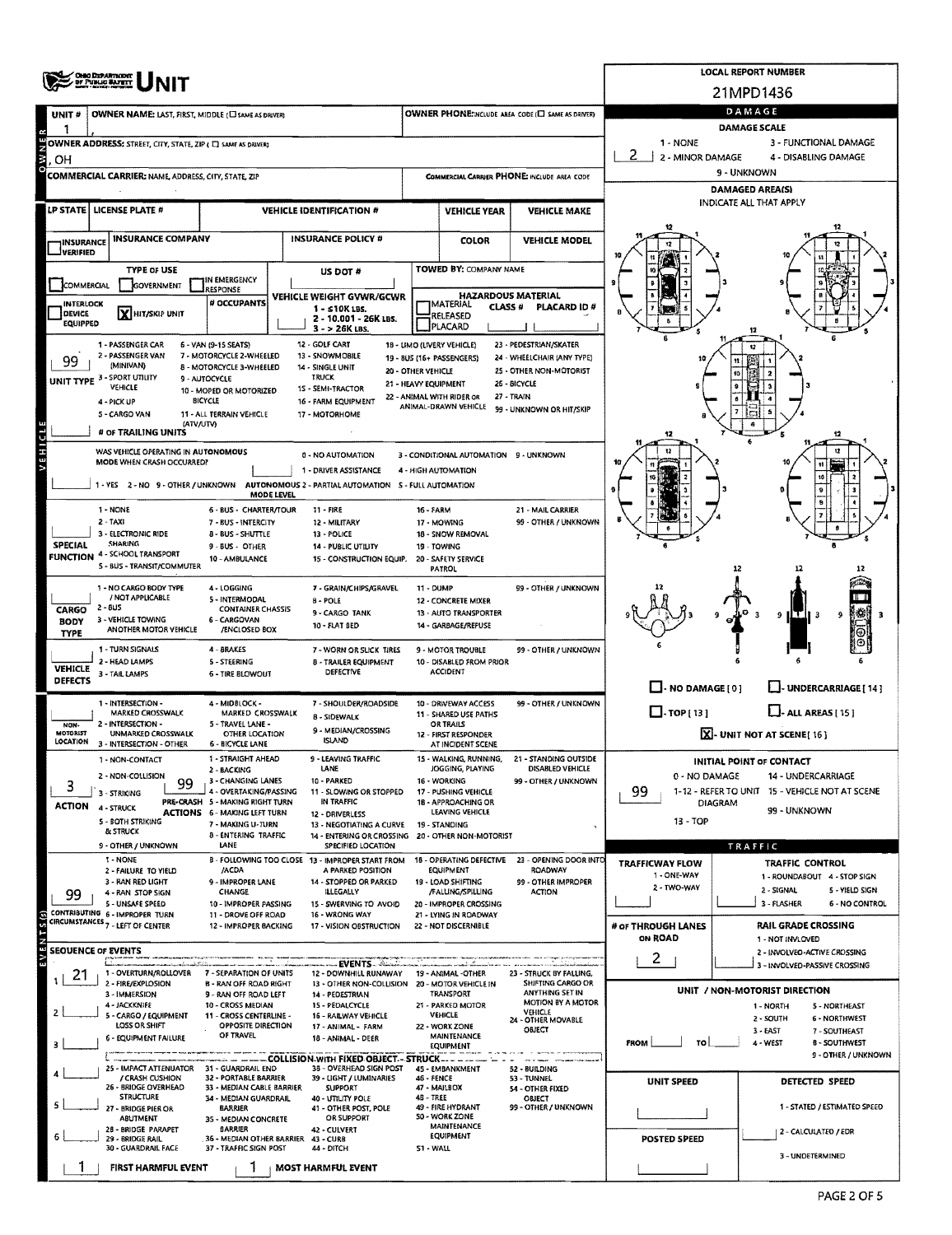|                                        | <b>ORO DEPARTMENT</b>                                                            |                                                               |                                                                                          |                                                              |                                                 |                                                           |                               | <b>LOCAL REPORT NUMBER</b>                                    |
|----------------------------------------|----------------------------------------------------------------------------------|---------------------------------------------------------------|------------------------------------------------------------------------------------------|--------------------------------------------------------------|-------------------------------------------------|-----------------------------------------------------------|-------------------------------|---------------------------------------------------------------|
|                                        |                                                                                  |                                                               |                                                                                          |                                                              |                                                 |                                                           |                               | 21MPD1436                                                     |
| UNIT#                                  | OWNER NAME: LAST, FIRST, MIDDLE (C) SAME AS DRIVER)                              |                                                               |                                                                                          |                                                              |                                                 | OWNER PHONE:INCLUDE AREA CODE (E) SAME AS DRIVER)         |                               | DAMAGE                                                        |
| 2                                      | CULTICE, ISSAC, F<br>OWNER ADDRESS: STREET, CITY, STATE, ZIP ( C SAME AS DRIVER) |                                                               |                                                                                          |                                                              | 419-908-8935                                    |                                                           | 1 - NONE                      | <b>DAMAGE SCALE</b><br>3 - FUNCTIONAL DAMAGE                  |
|                                        | 330 S WATER ST, LOUDONVILLE, OH, 44842                                           |                                                               |                                                                                          |                                                              |                                                 |                                                           | 2 - MINOR DAMAGE              | 4 - DISABLING DAMAGE                                          |
|                                        | COMMERCIAL CARRIER: NAME, ADDRESS, CITY, STATE, ZIP                              |                                                               |                                                                                          |                                                              |                                                 | COMMERCIAL CARRIER PHONE: INCLUDE AREA COOE               |                               | 9 - UNKNOWN                                                   |
|                                        |                                                                                  |                                                               |                                                                                          |                                                              |                                                 |                                                           |                               | <b>DAMAGED AREA(S)</b><br>INDICATE ALL THAT APPLY             |
|                                        | LP STATE   LICENSE PLATE #                                                       |                                                               | <b>VEHICLE IDENTIFICATION #</b>                                                          | <b>VEHICLE YEAR</b><br><b>VEHICLE MAKE</b>                   |                                                 |                                                           |                               |                                                               |
| OН                                     | <b>HRD9242</b><br><b>INSURANCE COMPANY</b>                                       |                                                               | 1B7KC26CORS509357<br><b>INSURANCE POLICY #</b>                                           | <b>DODGE</b><br>1994<br><b>VEHICLE MODEL</b><br><b>COLOR</b> |                                                 |                                                           |                               |                                                               |
| <b>X</b> INSURANCE                     | <b>ERIE INSURANCE</b>                                                            |                                                               | Q105908008                                                                               |                                                              | BLU                                             | RAM                                                       |                               |                                                               |
|                                        | <b>TYPE OF USE</b>                                                               |                                                               | US DOT #                                                                                 |                                                              | TOWED BY: COMPANY NAME                          |                                                           |                               |                                                               |
| COMMERCIAL                             | GOVERNMENT                                                                       | IN EMERGENCY<br>RESPONSE                                      | VEHICLE WEIGHT GVWR/GCWR                                                                 |                                                              | <b>HAZARDOUS MATERIAL</b>                       |                                                           |                               |                                                               |
| <b>INTERLOCK</b><br>DEVICE             | <b>HIT/SKIP UNIT</b>                                                             | # OCCUPANTS                                                   | $1 - 10K$ LBS.                                                                           |                                                              | IMATERIAL<br>CLASS <sup>#</sup><br>RELEASED     | PLACARD ID#                                               |                               |                                                               |
| <b>EQUIPPED</b>                        |                                                                                  |                                                               | 2 - 10.001 - 26K LBS.<br>$3 - 26K$ LBS.                                                  |                                                              | PLACARD                                         |                                                           |                               |                                                               |
|                                        | 1 - PASSENGER CAR<br>2 - PASSENGER VAN                                           | 6 - VAN (9-15 SEATS)<br>7 - MOTORCYCLE 2-WHEELED              | 12 - GOLF CART<br>13 - SNOWMOBILE                                                        |                                                              | 18 - LIMO (LIVERY VEHICLE)                      | 23 - PEDESTRIAN/5KATER<br>24 - WHEELCHAIR (ANY TYPE)      |                               |                                                               |
|                                        | (MINIVAN)                                                                        | 8 - MOTORCYCLE 3-WHEELED                                      | 14 - SINGLE UNIT                                                                         | 20 - OTHER VEHICLE                                           | 19 - 8US (16+ PASSENGERS)                       | 25 - OTHER NON-MOTORIST                                   |                               |                                                               |
|                                        | UNIT TYPE 3 - SPORT UTILITY<br>VEHICLE                                           | 9 - AUTOCYCLE<br>10 - MOPED OR MOTORIZED                      | <b>TRUCK</b><br>15 - SEMI-TRACTOR                                                        | 21 - HEAVY EQUIPMENT                                         | 22 - ANIMAL WITH RIDER OR                       | 26 - BICYCLE<br>27 - TRAIN                                |                               |                                                               |
|                                        | 4 - PICK UP<br>5 - CARGO VAN                                                     | <b>BICYCLE</b><br>11 - ALL TERRAIN VEHICLE                    | 16 - FARM EQUIPMENT<br>17 - MOTORHOME                                                    |                                                              | ANIMAL-DRAWN VEHICLE                            | 99 - UNKNOWN OR HIT/SKIP                                  |                               |                                                               |
| 11 D                                   | (ATV/UTV)<br># OF TRAILING UNITS                                                 |                                                               |                                                                                          |                                                              |                                                 |                                                           |                               |                                                               |
|                                        | WAS VEHICLE OPERATING IN AUTONOMOUS                                              |                                                               | 0 - NO AUTOMATION                                                                        |                                                              | 3 - CONDITIONAL AUTOMATION 9 - UNKNOWN          |                                                           |                               |                                                               |
| VEHI                                   | MODE WHEN CRASH OCCURRED?                                                        | 0                                                             | 1 - DRIVER ASSISTANCE                                                                    |                                                              | 4 - HIGH AUTOMATION                             |                                                           |                               |                                                               |
| ۷                                      |                                                                                  |                                                               | 1 - YES 2 - NO 9 - OTHER / UNKNOWN AUTONOMOUS 2 - PARTIAL AUTOMATION 5 - FULL AUTOMATION |                                                              |                                                 |                                                           |                               |                                                               |
|                                        | 1 - NONE                                                                         | MODE LEVEL<br>6 - BUS - CHARTER/TOUR                          | $11 - FIRE$                                                                              | 16 - FARM                                                    |                                                 | 21 - MAIL CARRIER                                         |                               |                                                               |
|                                        | 2 - TAXI                                                                         | 7 - BUS - INTERCITY                                           | 12 - MILITARY                                                                            |                                                              | 17 - MOWING                                     | 99 - OTHER / UNKNOWN                                      |                               |                                                               |
| <b>SPECIAL</b>                         | 3 - ELECTRONIC RIDE<br>SHARING                                                   | <b>B - BUS - SHUTTLE</b><br>9 - BUS - OTHER                   | 13 - POLICE<br>14 - PUBLIC UTILITY                                                       |                                                              | 1B - SNOW REMOVAL<br>19 - TOWING                |                                                           |                               |                                                               |
|                                        | <b>FUNCTION 4 - SCHOOL TRANSPORT</b><br>5 - BUS - TRANSIT/COMMUTER               | 10 - AMBULANCE                                                | 15 - CONSTRUCTION EQUIP. 20 - SAFETY SERVICE                                             |                                                              | <b>PATROL</b>                                   |                                                           |                               | 12                                                            |
|                                        | 1 - NO CARGO BODY TYPE                                                           | 4 - LOGGING                                                   | 7 - GRAIN/CHIPS/GRAVEL                                                                   | 11 - DUMP                                                    |                                                 | 99 - OTHER / UNKNOWN                                      |                               |                                                               |
|                                        | / NOT APPLICABLE<br>2 - BUS                                                      | 5 - INTERMODAL<br><b>CONTAINER CHASSIS</b>                    | <b>B-POLE</b>                                                                            |                                                              | 12 - CONCRETE MIXER                             |                                                           |                               |                                                               |
| CARGO<br><b>BODY</b>                   | 3 - VEHICLE TOWING                                                               | 6 - CARGOVAN                                                  | 9-CARGO TANK<br>10 - FLAT BED                                                            |                                                              | 13 - AUTO TRANSPORTER<br>14 - GARBAGE/REFUSE    |                                                           |                               | 9<br>9                                                        |
| TYPE                                   | ANOTHER MOTOR VEHICLE                                                            | /ENCLOSED BOX                                                 |                                                                                          |                                                              |                                                 |                                                           |                               | 0                                                             |
|                                        | 1 - TURN SIGNALS<br>2 - HEAD LAMPS                                               | 4 - BRAKES<br><b>S-STEERING</b>                               | 7 - WORN OR SLICK TIRES<br><b>B - TRAILER EQUIPMENT</b>                                  |                                                              | 9 - MOTOR TROUBLE<br>10 - DISABLED FROM PRIOR   | 99 - OTHER / UNKNOWN                                      |                               |                                                               |
| <b>VEHICLE</b><br><b>DEFECTS</b>       | 3 - TAIL LAMPS                                                                   | 6 - TIRE BLOWOUT                                              | DEFECTIVE                                                                                |                                                              | ACCIDENT                                        |                                                           | $\Box$ - NO DAMAGE [ 0 ]      | U-UNDERCARRIAGE [14]                                          |
|                                        | 1 - INTERSECTION -                                                               | 4 - MIDBLOCK -                                                | 7 - SHOULDER/ROADSIDE                                                                    |                                                              | 10 - DRIVEWAY ACCESS                            | 99 - OTHER / UNKNOWN                                      |                               |                                                               |
|                                        | MARKED CROSSWALK<br>ION-MOTORIST 2 - INTERSECTION -                              | MARKED CROSSWALK<br>S - TRAVEL LANE -                         | 8 - SIDEWALK                                                                             |                                                              | 11 - SHARED USE PATHS<br>OR TRAILS              |                                                           | $\Box$ -TOP[13]               | $\Box$ - ALL AREAS [ 15 ]                                     |
| LOCATION<br>AT IMPACT                  | UNMARKED CROSSWALK<br>3 - INTERSECTION - OTHER                                   | OTHER LOCATION<br>6 - BICYCLE LANE                            | 9 - MEDIAN/CROSSING<br>ISLAND                                                            |                                                              | 12 - FIRST RESPONDER<br>AT INCIDENT SCENE       |                                                           |                               | $\Box$ - UNIT NOT AT SCENE [ 16 ]                             |
|                                        | 1 - NON-CONTACT                                                                  | 1 - STRAIGHT AHEAD                                            | 9 - LEAVING TRAFFIC                                                                      |                                                              |                                                 | 15 - WALKING, RUNNING, 21 - STANDING OUTSIDE              |                               | INITIAL POINT OF CONTACT                                      |
|                                        | 2 - NON-COLLISION<br>10                                                          | 2 - BACKING<br>3 - CHANGING LANES                             | LANE<br>10 - PARKED                                                                      |                                                              | JOGGING, PLAYING<br>16 - WORKING                | DISABLED VEHICLE<br>99 - OTHER / UNKNOWN                  | 0 - NO DAMAGE                 | 14 - UNDERCARRIAGE                                            |
| 4                                      | 3 - STRIKING                                                                     | 4 - OVERTAKING/PASSING<br>PRE-CRASH 5 - MAKING RIGHT TURN     | 11 - SLOWING OR STOPPED<br>IN TRAFFIC                                                    |                                                              | 17 - PUSHING VEHICLE<br>18 - APPROACHING OR     |                                                           | 11<br><b>DIAGRAM</b>          | 1-12 - REFER TO UNIT 15 - VEHICLE NOT AT SCENE                |
| <b>ACTION</b>                          | 4 - STRUCK<br>5 - BOTH STRIKING                                                  | <b>ACTIONS</b> 6 - MAKING LEFT TURN<br>7 - MAKING U-TURN      | 12 - DRIVERLESS<br>13 - NEGOTIATING A CURVE                                              |                                                              | LEAVING VEHICLE<br>19 - STANDING                |                                                           | 13 - TOP                      | 99 - UNKNOWN                                                  |
|                                        | & STRUCK                                                                         | 8 - ENTERING TRAFFIC                                          | 14 - ENTERING OR CROSSING 20 - OTHER NON-MOTORIST                                        |                                                              |                                                 |                                                           |                               |                                                               |
|                                        | 9 - OTHER / UNKNOWN<br>1 - NONE                                                  | LANE                                                          | <b>SPECIFIED LOCATION</b><br>8 - FOLLOWING TOO CLOSE 13 - IMPROPER START FROM            |                                                              | <b>18 - OPERATING DEFECTIVE</b>                 | 23 - OPENING DOOR INTO                                    | <b>TRAFFICWAY FLOW</b>        | TRAFFIC<br>TRAFFIC CONTROL                                    |
|                                        | 2 - FAILURE TO YIELD<br>3 - RAN RED LIGHT                                        | /ACDA<br>9 - IMPROPER LANE                                    | A PARKED POSITION<br>14 - STOPPED OR PARKED                                              |                                                              | <b>EQUIPMENT</b><br>19 - LOAD SHIFTING          | ROADWAY<br>99 - OTHER IMPROPER                            | 1 - ONE-WAY                   | 1 - ROUNDABOUT 4 - STOP SIGN                                  |
|                                        | 4 - RAN STOP SIGN                                                                | <b>CHANGE</b>                                                 | ILLEGALLY                                                                                |                                                              | /FALLING/SPILLING                               | <b>ACTION</b>                                             | 2 - TWO-WAY                   | 5 - YIELD SIGN<br>2 - SIGNAL<br>6                             |
|                                        | 5 - UNSAFE SPEED<br>CONTRIBUTING 6 - IMPROPER TURN                               | 10 - IMPROPER PASSING<br>11 - DROVE OFF ROAD                  | 15 - SWERVING TO AVOID<br>16 - WRONG WAY                                                 |                                                              | 20 - IMPROPER CROSSING<br>21 - LYING IN ROADWAY |                                                           |                               | 3 - FLASHER<br>6 - NO CONTROL                                 |
|                                        | CIRCUMSTANCES 7 - LEFT OF CENTER                                                 | 12 - IMPROPER BACKING                                         | 17 - VISION OBSTRUCTION                                                                  |                                                              | 22 - NOT DISCERNIBLE                            |                                                           | # OF THROUGH LANES<br>ON ROAD | <b>RAIL GRADE CROSSING</b><br>1 - NOT INVLOVED                |
| EVENTS(s)<br><b>SEQUENCE OF EVENTS</b> |                                                                                  |                                                               |                                                                                          |                                                              |                                                 |                                                           | 2                             | 2 - INVOLVED-ACTIVE CROSSING                                  |
| 20                                     | 1 - OVERTURN/ROLLOVER                                                            | 7 - SEPARATION OF UNITS                                       | EVENTS<br>12 - DOWNHILL RUNAWAY                                                          |                                                              | 19 - ANIMAL -OTHER                              | 23 - STRUCK BY FALLING,                                   |                               | 3 - INVOLVED-PASSIVE CROSSING                                 |
|                                        | 2 - FIRE/EXPLOSION<br>3 - IMMERSION                                              | <b>B - RAN OFF ROAD RIGHT</b><br>9 - RAN OFF ROAD LEFT        | 13 - OTHER NON-COLLISION 20 - MOTOR VEHICLE IN<br>14 - PEDESTRIAN                        |                                                              | TRANSPORT                                       | SHIFTING CARGO OR<br>ANYTHING SET IN                      |                               | UNIT / NON-MOTORIST DIRECTION                                 |
|                                        | 4 - JACKKNIFE<br>5 - CARGO / EQUIPMENT                                           | 10 - CROSS MEDIAN<br>11 - CROSS CENTERLINE -                  | 15 - PEDALCYCLE<br>16 - RAILWAY VEHICLE                                                  |                                                              | 21 - PARKED MOTOR<br>VEHICLE                    | <b>MOTION BY A MOTOR</b><br>VEHICLE<br>24 - OTHER MOVABLE |                               | 1 - NORTH<br><b>S-NORTHEAST</b><br>2 - SOUTH<br>6 - NORTHWEST |
|                                        | LOSS OR SHIFT<br>6 - EQUIPMENT FAILURE                                           | OPPOSITE DIRECTION<br>OF TRAVEL                               | 17 - ANIMAL - FARM<br>18 - ANIMAL - DEER                                                 |                                                              | 22 - WORK ZONE<br><b>MAINTENANCE</b>            | OBJECT                                                    | -5                            | 3 - EAST<br>7 - SOUTHEAST                                     |
| э                                      |                                                                                  |                                                               |                                                                                          |                                                              | EQUIPMENT                                       |                                                           | <b>FROM</b><br>- rol          | 4 - WEST<br><b>8 - SOUTHWEST</b><br>9 - OTHER / UNKNOWN       |
|                                        | 25 - IMPACT ATTENUATOR 31 - GUARDRAIL END<br>/ CRASH CUSHION                     | 32 - PORTABLE BARRIER                                         | 38 - OVERHEAD SIGN POST<br>39 - LIGHT / LUMINARIES                                       | 46 - FENCE                                                   | 45 - EMBANKMENT                                 | 52 - BUILDING<br>53 - TUNNEL                              |                               |                                                               |
|                                        | 26 - BRIDGE OVERHEAD<br><b>STRUCTURE</b>                                         | 33 - MEDIAN CABLE BARRIER                                     | <b>SUPPORT</b>                                                                           | 48 - TREE                                                    | 47 - MAILBOX                                    | 54 - OTHER FIXED                                          | UNIT SPEED                    | <b>DETECTED SPEED</b>                                         |
|                                        | 27 - BRIDGE PIER OR                                                              | 34 - MEDIAN GUARDRAIL<br><b>BARRIER</b>                       | 40 - UTILITY POLE<br>41 - OTHER POST, POLE                                               |                                                              | 49 - FIRE HYDRANT<br>50 - WORK ZONE             | OBJECT<br>99 - OTHER / UNKNOWN                            | 0                             | 1 - STATED / ESTIMATED SPEED                                  |
|                                        | <b>ABUTMENT</b><br>28 - BRIDGE PARAPET                                           | 35 - MEDIAN CONCRETE<br><b>BARRIER</b>                        | OR SUPPORT<br>42 - CULVERT                                                               |                                                              | <b>MAINTENANCE</b><br>EQUIPMENT                 |                                                           |                               | 2 - CALCULATED / EDR                                          |
|                                        | 29 - BRIDGE RAIL<br>30 - GUARDRAIL FACE                                          | 36 - MEDIAN OTHER BARRIER 43 - CURB<br>37 - TRAFFIC SIGN POST | 44 - DITCH                                                                               | 51 - WALL                                                    |                                                 |                                                           | <b>POSTED SPEED</b>           | 3 - UNDETERMINED                                              |
|                                        | FIRST HARMFUL EVENT                                                              |                                                               | <b>MOST HARMFUL EVENT</b>                                                                |                                                              |                                                 |                                                           | 35                            |                                                               |